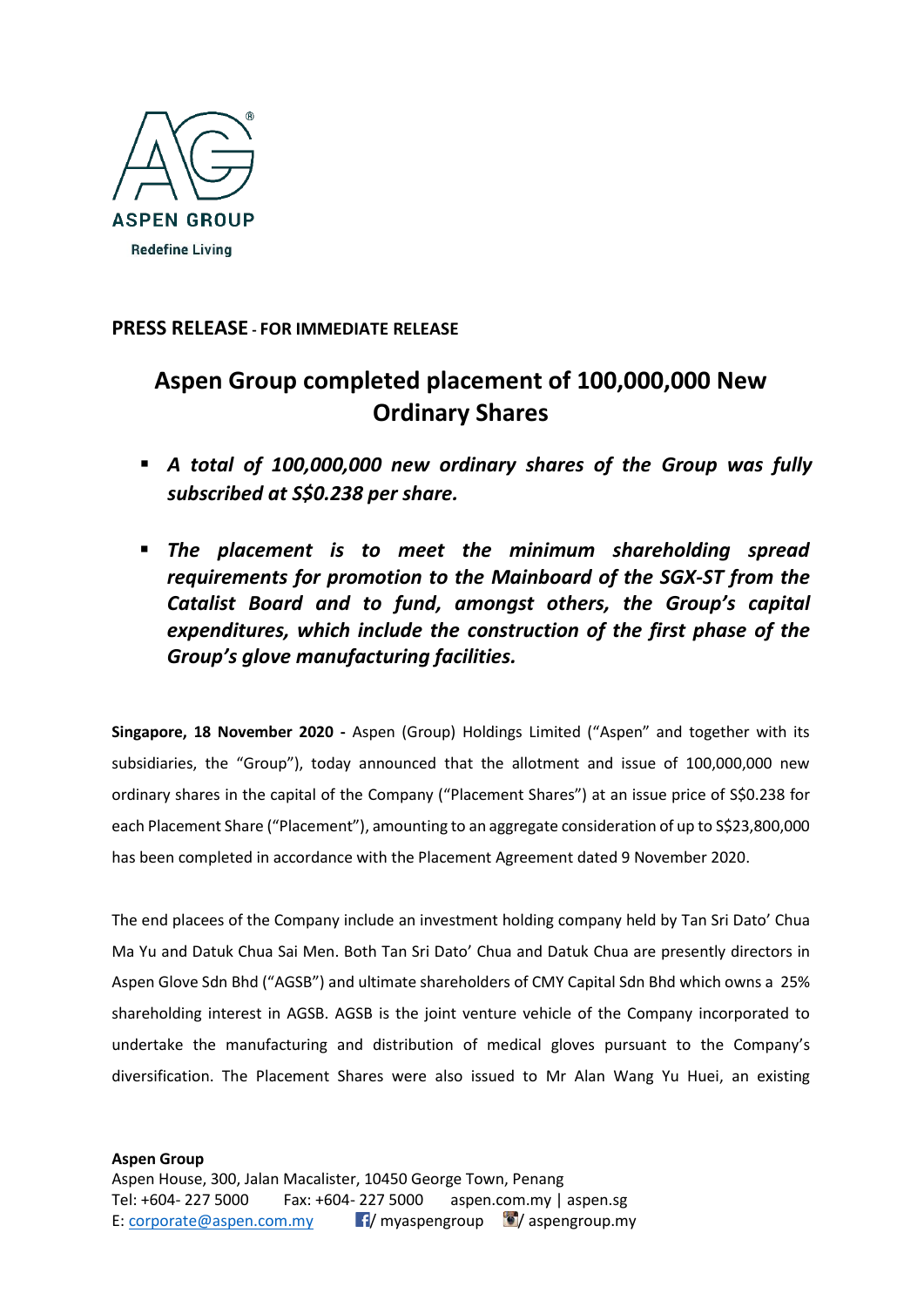shareholder of the Company through Asdew Acquisitions Pte Ltd. Mr Alan Wang Yun Huei also has a 6% shareholding interest in one of the Company's subsidiaries, Aspen Vision Homes Sdn Bhd.

Aspen embarked on this Placement to meet the minimum shareholding spread requirements applicable to Mainboard listing applicants pursuant to the Company's application to the SGX-ST for the proposed transfer from Catalist Board of SGX-ST and to strengthen the Group's financial position and flexibility to capitalise on growth opportunities.

The Placement will result in an injection of funds into the Company to fund capital expenditures for the growth of the Group's business, including the construction of the first phase of the Group's medical glove manufacturing facilities; and for general working capital purposes, including meeting general overheads and other operating expenses of the Group.

"We are pleased to complete this Placement exercise successfully and received strong show of interests from both retail and institutional investors. We also wish to thank our existing business partners who continue to show their support to the Group," said Dato' Murly, President and Group Chief Executive Officer.

"The funds from the Placement will be used mainly to fund the construction of Phase 1 of the glove manufacturing facility which is expected to be completed by Q1 2021 and the Group targets to commence production by Q2 2021 to bring between 1.6-1.8 billion gloves annually to the market. We are confident that we will be able to meet the timeline based on the current progress and our ability as a specialised developer and with our past experiences. Subsequently, we will aim to complete another 3 phases of Aspen Glove in the next three years and expect to produce between 13.1-14.1 billion gloves annually," added Dato' M. Murly.

Further to the Placement, the total issued share capital of the Company has increased from 983,317,394 shares, including 47,800 treasury shares, to 1,083,317,394 shares. The Placement Shares represent approximately 9.23% of the enlarged issued share capital of the Company of 1,083,317,394 shares.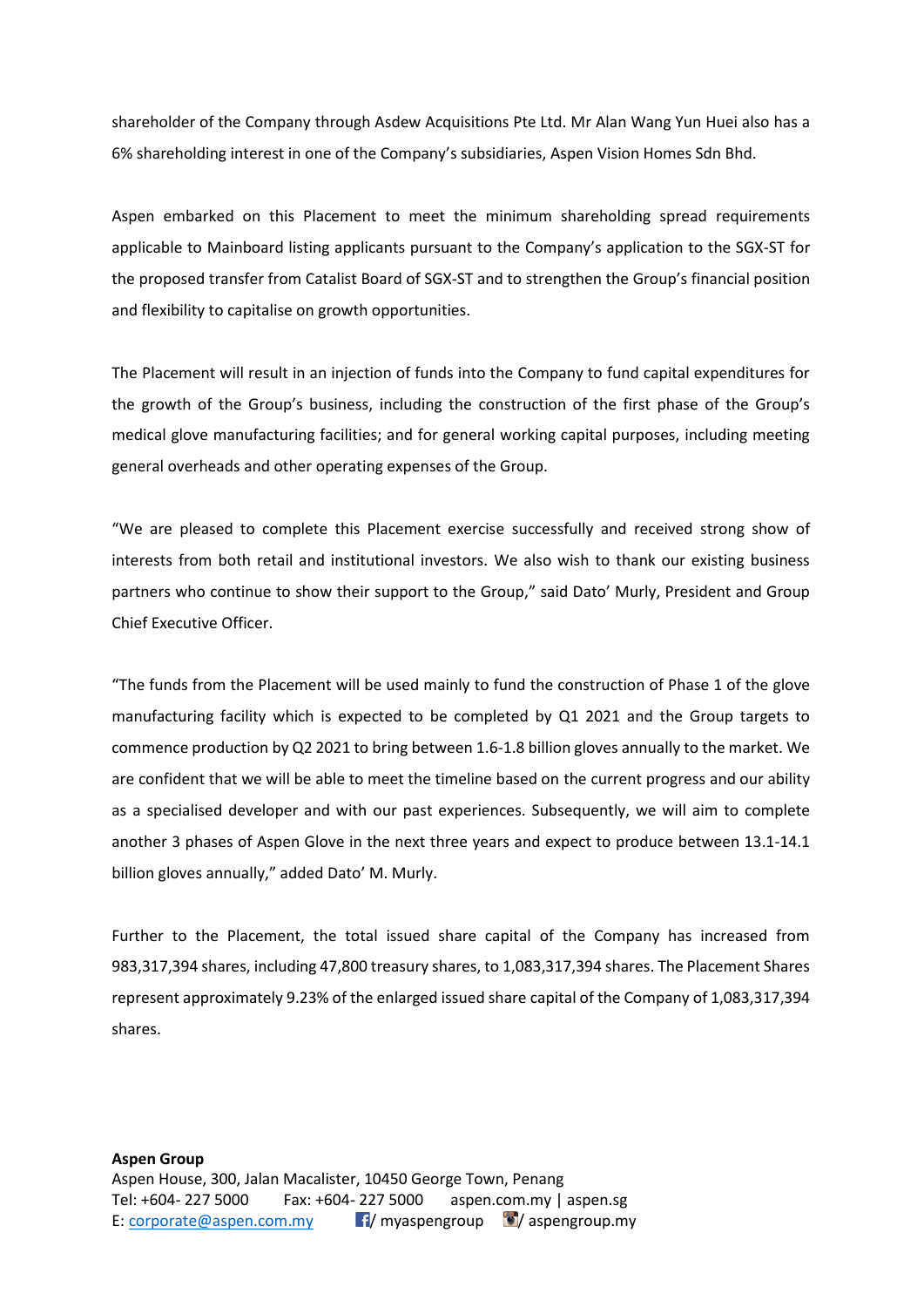### **About Aspen (Group) Holdings Limited**

#### Property Development Sector

Listed on the SGX-Catalist in 2017, Aspen (Group) Holdings Limited is a Malaysia-based property group developing residential and mixed development properties at strategic locations with good infrastructure and amenities at affordable price points. The Group's flagship project, Aspen Vision City, a 245-acres freehold mixed development project well-located in Bandar Cassia, Batu Kawan - Penang's third satellite city, is a jointpartnership with IKEA Southeast Asia. With a gross development value of over RM13 billion, of which the Group has launched over RM3 billion of properties; Aspen Vision City features the first IKEA Store in the Northern Region of Malaysia and a state-of-the-art regional integrated shopping centre. In addition, the Group also has several property developments in Penang Island and Central Region of Malaysia, which captured a total gross development value of over RM3 billion. Combining its vision and powered by a dynamic team, Aspen Group is poised to make a significant impact in the marketplace and scale greater heights in the years to come. For more information about the Group and its projects, please visit http://aspen.sg.

#### Food and Beverage Sector – Kanada-Ya

Kanada-Ya SG Pte Ltd secured the master franchise rights from Kanada-Ya UK Ltd, the developer of a system for the operation of specialised authentic Japanese ramen dining outlets under the 'KANADA-YA' brand. Kanada-Ya SG Pte Ltd has the exclusive territorial rights to establish and operate KANADA-YA outlets as well as develop the franchise of KANADA-YA in Malaysia, Thailand and Singapore. Established in 2009 in the small town of Yukuhashi, Fukuoka, Japan, KANADA-YA has since expanded to 14 outlets worldwide- 2 in Japan, 3 in London, 6 in Hong Kong, 1 in Barcelona, and 3 in Singapore. KANADA-YA has been voted the number one ramen in London by The Telegraph and has garnered numerous other accolades under their belt.

#### Healthcare Sector – Aspen Glove

Aspen Glove Sdn Bhd is a newly founded manufacturer and distributor of high-quality medical grade latex and nitrile gloves, jointly established by two prominent corporate entities, Aspen Vision All Sdn Bhd and CMY Capital Sdn Bhd. The inception of Aspen Glove is a strategic and timely venture as the global demand for latex and nitrile medical examination gloves continues to surge in healthcare, industrial, F&B, hospitality and travel sectors.

Aspen Glove Sdn Bhd envisions to penetrate the market and gain a reasonable share with strategic planning around pricing, competitors, marketing strategies and distinctive positioning and expand in successive phases to also include own brand manufacturing (OBM) and own distribution network globally. The first phase of the manufacturing facilities is expected to be operational by March 2021 and production to commence gradually from May 2021 onwards with initial capacity of between 1.6 to 1.8 billion gloves annual production capacity leading to the ramping up of its production capacity to 28.1 billion gloves per annum within the next three to five years. For more information on Aspen Glove, please visit http://aspen.sg.

### **Aspen Group**

Aspen House, 300, Jalan Macalister, 10450 George Town, Penang Tel: +604- 227 5000 Fax: +604- 227 5000 aspen.com.my | aspen.sg E: [corporate@aspen.com.my](mailto:corporate@aspen.com.my) **F**/ myaspengroup  $\blacksquare$  / aspengroup.my